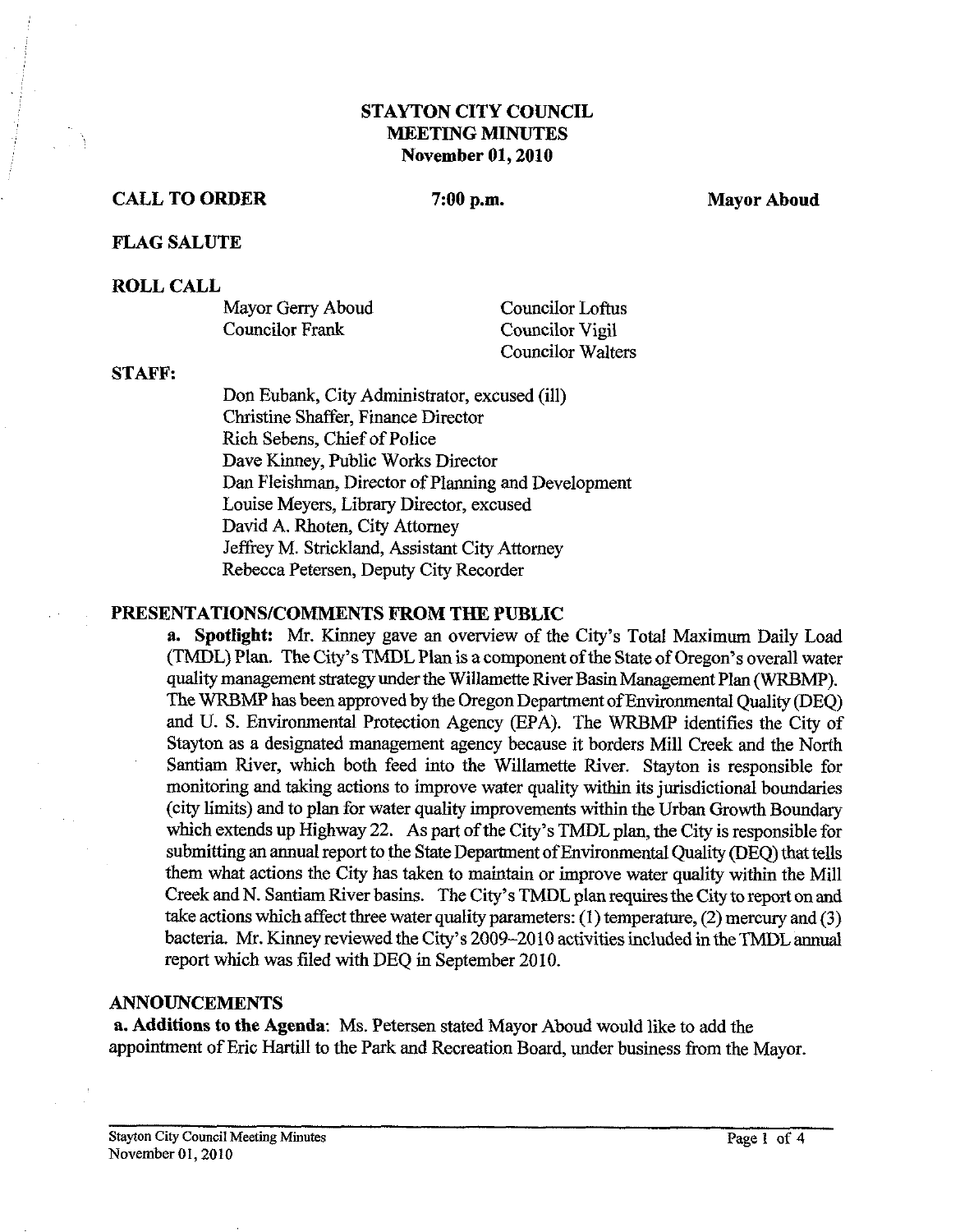### CONSENT AGENDA

a. City Council Meeting Minutes of October **18,2010** 

b. Bid Award Santiam Park Poured in Place Playground Surfaeing

Motion: From Councilor Loftus seconded by Councilor Walters to approve the consent agenda. Council members were polled and the vote was unanimous.

PUBLIC HEARINGS - None.

## UNFINISHED BUSINESS - None.

#### NEW BUSINESS

## M.O.U. w/Marion County Sheriff's Office for Patrol of Wilderness Park Area:

a. Staff Report: Chief Sebens reviewed the staff report included in the packet materials, regarding an Intergovernmental Agreement between Marion County and the City of Stayton, for law enforcement on a small parcel of land between the Riverfront and Wilderness Parks.

b. Council Deliberation: Responding to a question regarding annexation of the parcel, Mr. Fleishman stated he believes the property owners are not interested in annexing the property and that the parcel is owned by a tax exempt organization.

c. Council Decision: From Councilor Loftus, seconded by Councilor Walters, to move to authorize the Chief of Police to sign the Intergovernmental Agreement between the City of Stayton and the Marion County Sheriff. Motion passed: **4:O.** 

## Community Grant Request - Stayton Storm Basketball

a. Staff Report: Ms. Shaffer reviewed the staff memorandum included in the packet materials, for a community grant request to support the Stayton Storm basketball team.

- b. Council Deliberation: None.
- c. Council Decision:

Motion: From Councilor Frank, seconded by Councilor Loftus, to award a Community Grant to the Stayton Storm basketball team in the amount of \$150.00. Motion passed: 4:O.

## STAFF/COMMISSION REPORTS

## Director of Planning/Development - Dan Fleishman

a. Implementation of Downtown Development Plan: Mr. Fleishman reviewed the staff memorandum included in the packet materials regarding the future of Urban Renewal, and gave a brief description of how valuable and relevant various components of the plan would be to the city, particularly the Vertical Housing Development Zone. The zone would provide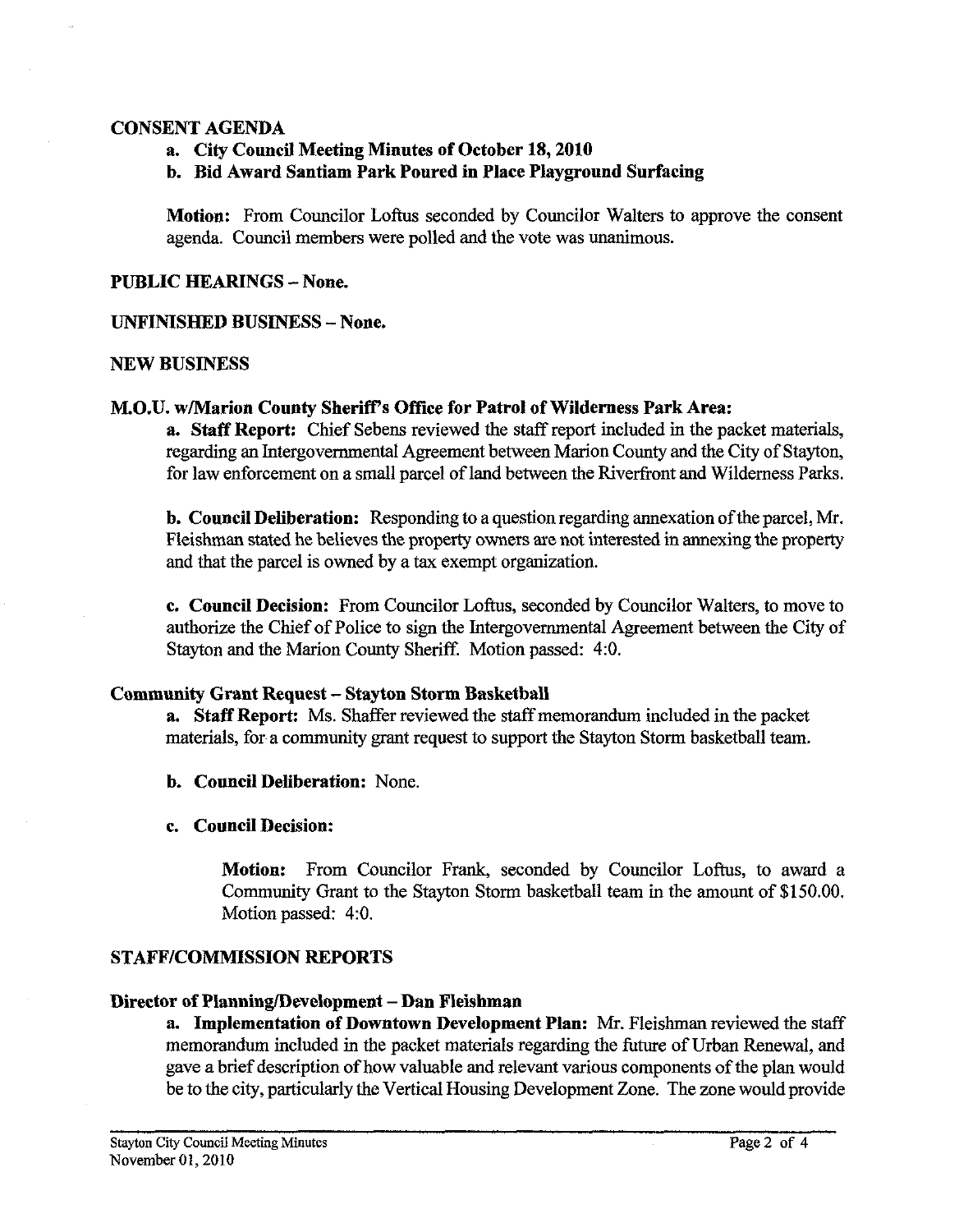partial property **tax** exemptions, which is one more thing the city could do to provide incentives to help produce this type of development in the downtown area. The amount of exemption is based on a formula taking into consideration square footage, and total number of stories to the structure. A two story structure would receive a 20% exemption on the improvement value. It's a tool that's out there to use, and it would be a loss of money to the general fund and less money to other taxing districts, he said.

Mr. Fleishman explained that the Urban Renewal Agency adopted a set of bylaws and its time for the agency to continue or repeal the ordinance that established it. It was his recommendation to keep the agency in place. Councilor Loftus asked if there was anything that could be done downtown for local owners **that** have beautified their properties. Mr. Fleishman stated that if the City wished to provide a monetary incentive to property owners, other than what the legislature says to do, the City needs to budget for it. Councilor Frank stated it was his recommendation to not have the Agency meet on the **13".** Councilor Walters stated the people have spoken that they do not want Urban Renewal, but that the City should take what ever funds they can and put it into the Vertical Housing Development Zone.

**Motion:** From Councilor Vigil, seconded by Councilor Frank, to request staff prepare a report for the November 15" Council meeting re: Vertical Housing Development Zone. Motion passed: **4:O.** 

**Discussion:** Mayor Aboud asked for a consensus fiom the Council as to whether or not the Urban Renewal Committee should be cancelled for the 13", the Council answered in the affirmative.

**b. Report on LUBA Decision:** Mr. Fleishman reviewed the staff report included in the packet materials regarding Ordinance 911 which adopted the Storm Water Master Plan, and was appealed to Land Use Board of Appeals (LUBA) by the Santiam Water Control District (SWCD). LUBA upheld the City's adoption of the Master Plan, rejecting the District's allegations of errors. LUBA found the following: The District's Storm Water Drainage Plan and Policies were not adopted as part of a public process, and the City is not obligated to coordinate its Master Plan with the District's plan; efforts of the City to involve the District in the development of the Master Plan were adequate, and the City's findings balance the needs of the District and the City; and, the Master Plan does not violate Statewide Planning Goal 3 regarding protection of agricultural lands.

Councilor Loftus complimented Mr. Fleishman on the great job he did preparing for the LUBA appeal. Referring to various citations of federal statutes relating to local governments use of the term coordinate, Councilor Loftus asked Mr. Fleishman to research the citations.

## **Public Works Director** - **Dave Kinney**

**a. Pedestrian Bridge Update: Mr.** Kinney reported that Mike Brash, Senior Engineering Technician has been working with Oregon State Bridge Company (OSBC) to complete